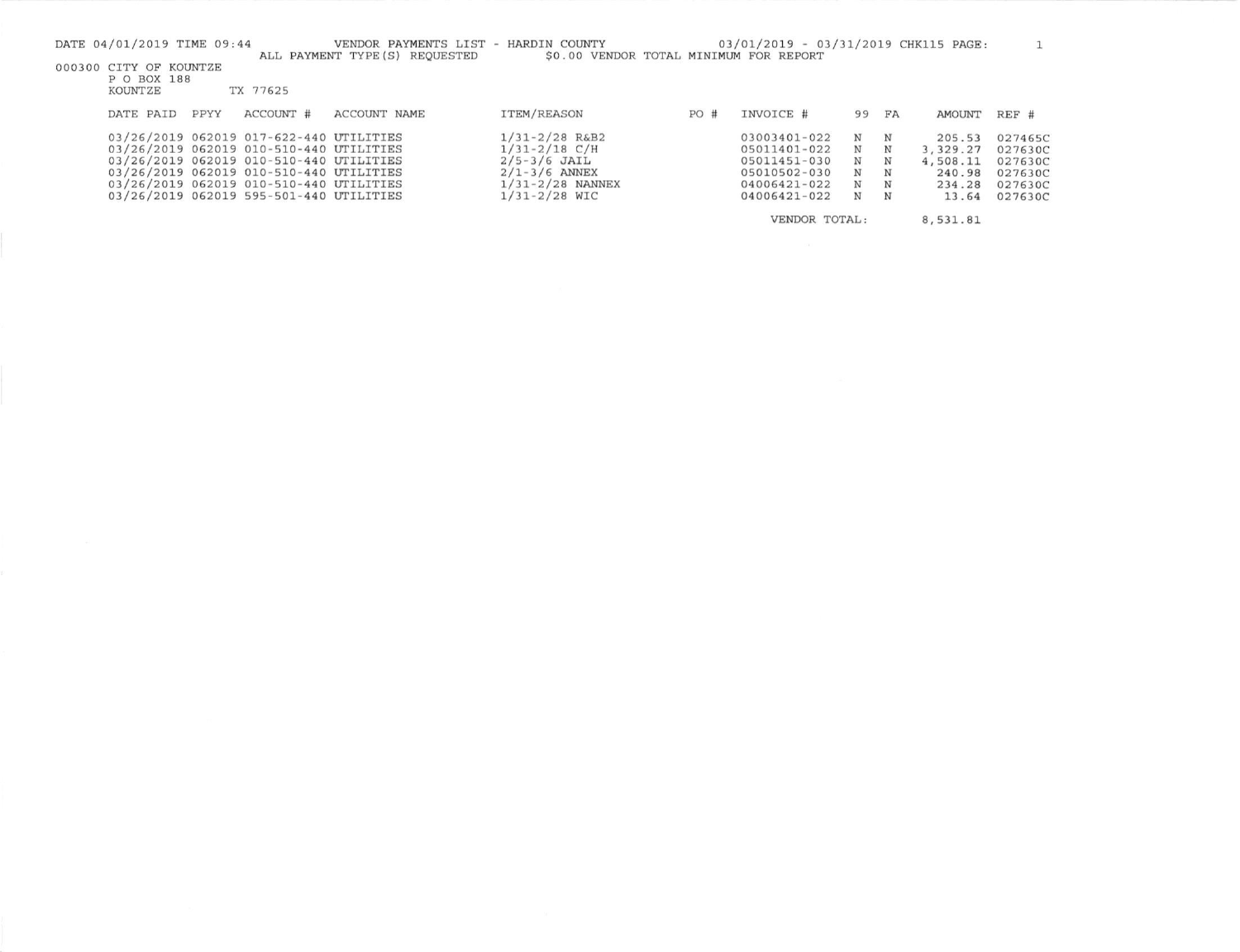| DATE 04/01/2019 TIME 09:45 |      |                                                  | VENDOR PAYMENTS LIST - HARDIN COUNTY<br>ALL PAYMENT TYPE (S) REOUESTED | \$0.00 VENDOR TOTAL MINIMUM FOR REPORT |     | 03/01/2019 - 03/31/2019 CHK115 PAGE: |       |            |        |         |
|----------------------------|------|--------------------------------------------------|------------------------------------------------------------------------|----------------------------------------|-----|--------------------------------------|-------|------------|--------|---------|
| P O BOX 286<br>SARATOGA    |      | 001792 WEST HARDIN WATER SUPPLY CORP<br>TX 77585 |                                                                        |                                        |     |                                      |       |            |        |         |
| DATE PAID                  | PPYY | ACCOUNT #                                        | ACCOUNT NAME                                                           | ITEM/REASON                            | PO# | INVOICE #                            | 99 FA |            | AMOUNT | REF #   |
|                            |      | 03/12/2019 062019 017-623-440 UTILITIES          |                                                                        | $2/13$ WATER BILL                      |     | 1171-022619                          | N     | $_{\rm N}$ | 17.00  | 027246C |
|                            |      |                                                  |                                                                        |                                        |     | VENDOR TOTAL:                        |       |            | 17.00  |         |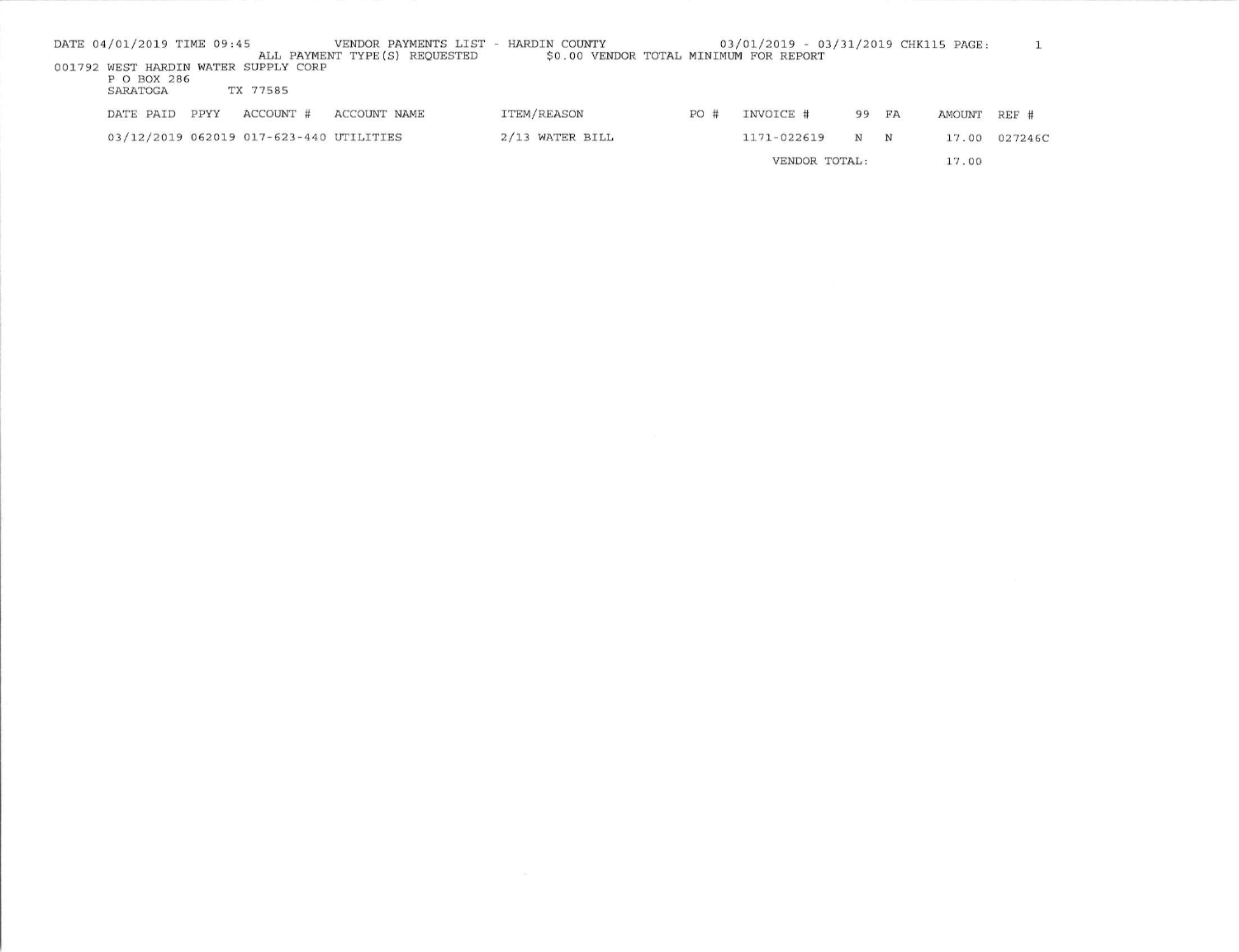| DATE 04/01/2019 TIME 09:45                                                                                                    |           | VENDOR PAYMENTS LIST<br>ALL PAYMENT TYPE (S) REOUESTED | - HARDIN COUNTY<br>\$0.00 VENDOR TOTAL MINIMUM FOR REPORT       |     | 03/01/2019 - 03/31/2019 CHK115 PAGE:         |                      |             |                          |                               |
|-------------------------------------------------------------------------------------------------------------------------------|-----------|--------------------------------------------------------|-----------------------------------------------------------------|-----|----------------------------------------------|----------------------|-------------|--------------------------|-------------------------------|
| 000301 CITY OF SILSBEE<br>105 S. 3RD ST<br>SILSBEE                                                                            | TX 77656  |                                                        |                                                                 |     |                                              |                      |             |                          |                               |
| PPYY<br>DATE PAID                                                                                                             | ACCOUNT # | ACCOUNT NAME                                           | <b>ITEM/REASON</b>                                              | PO# | INVOICE #                                    | 99                   | FA          | AMOUNT                   | REF #                         |
| 03/26/2019 062019 017-622-440 UTILITIES<br>03/27/2019 062019 017-621-440 UTILITIES<br>03/27/2019 062019 017-621-440 UTILITIES |           |                                                        | $1/29 - 2/25$<br>$2/11 - 3/12$ WATER-SHOP<br>$2/11 - 3/12$ S.G. |     | 040880001-02<br>160670001-03<br>160650001-03 | N<br>N<br>$_{\rm N}$ | N<br>N<br>N | 32.50<br>16.25<br>112.30 | 027466C<br>027683C<br>027683C |
|                                                                                                                               |           |                                                        |                                                                 |     | VENDOR TOTAL:                                |                      |             | 161.05                   |                               |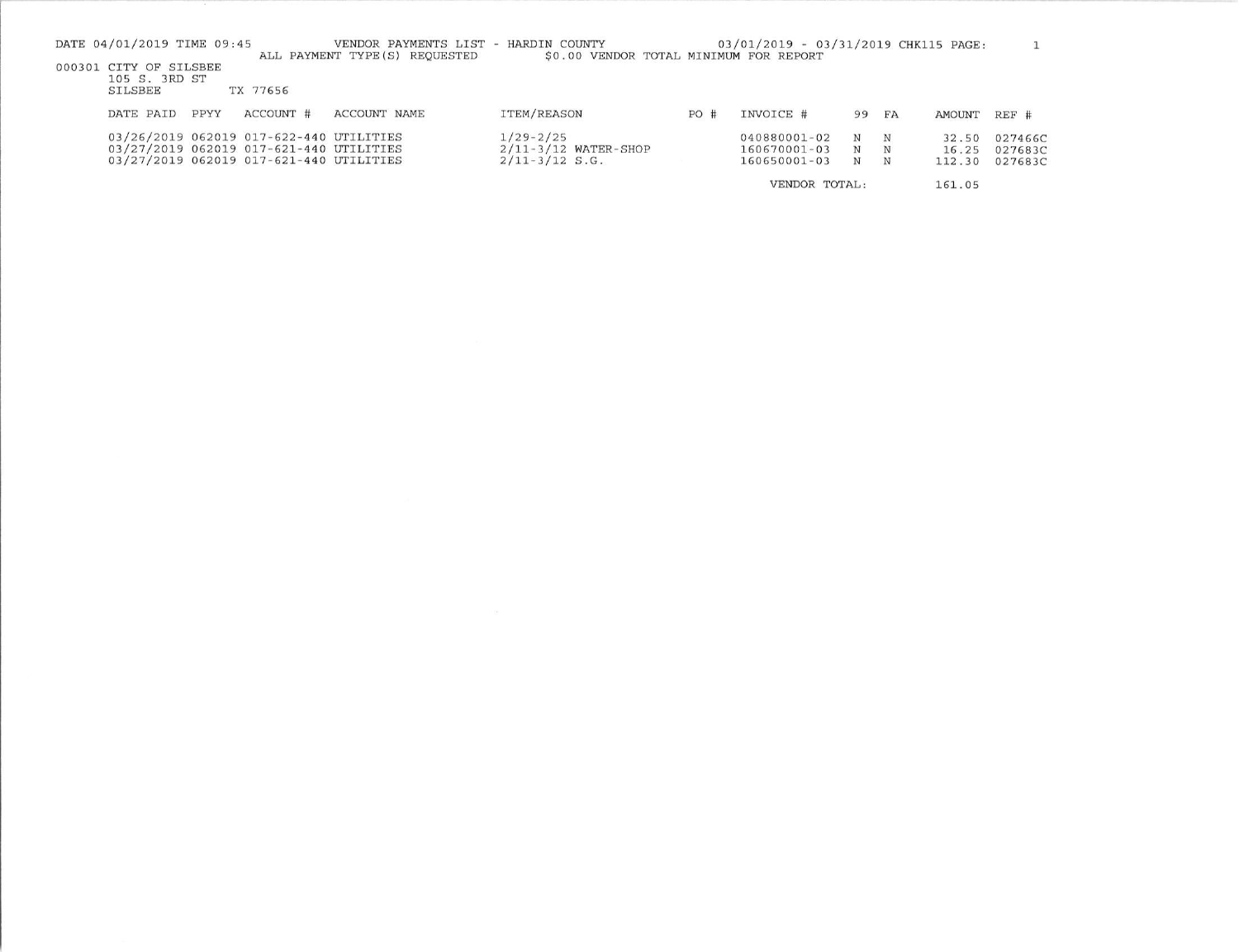| DATE 04/01/2019 TIME 09:45                       |      |                                         | VENDOR PAYMENTS LIST - HARDIN COUNTY<br>ALL PAYMENT TYPE (S) REOUESTED | \$0.00 VENDOR TOTAL MINIMUM FOR REPORT        |     | 03/01/2019 - 03/31/2019 CHK115 PAGE: |                          |        |                |                    |
|--------------------------------------------------|------|-----------------------------------------|------------------------------------------------------------------------|-----------------------------------------------|-----|--------------------------------------|--------------------------|--------|----------------|--------------------|
| 001126 LUMBERTON MUD<br>PO BOX 8065<br>LUMBERTON |      | TX 77657                                |                                                                        |                                               |     |                                      |                          |        |                |                    |
| DATE PAID                                        | PPYY | ACCOUNT #                               | <b>ACCOUNT NAME</b>                                                    | ITEM/REASON                                   | PO# | INVOICE #                            | 99 FA                    |        | AMOUNT REF #   |                    |
|                                                  |      | 03/26/2019 062019 017-624-440 UTILITIES | 03/13/2019 062019 010-660-334 SUPPLIES-LUMBERTON                       | $2/1 - 3/1$ PARKCONC<br>$2/11-3/12$ SHOP/ELEC |     | 02161507/307<br>13191000/031         | $_{\rm N}$<br>$_{\rm N}$ | N<br>N | 25.63<br>45.25 | 027408C<br>027500C |
|                                                  |      |                                         |                                                                        |                                               |     | VENDOR TOTAL:                        |                          |        | 70.88          |                    |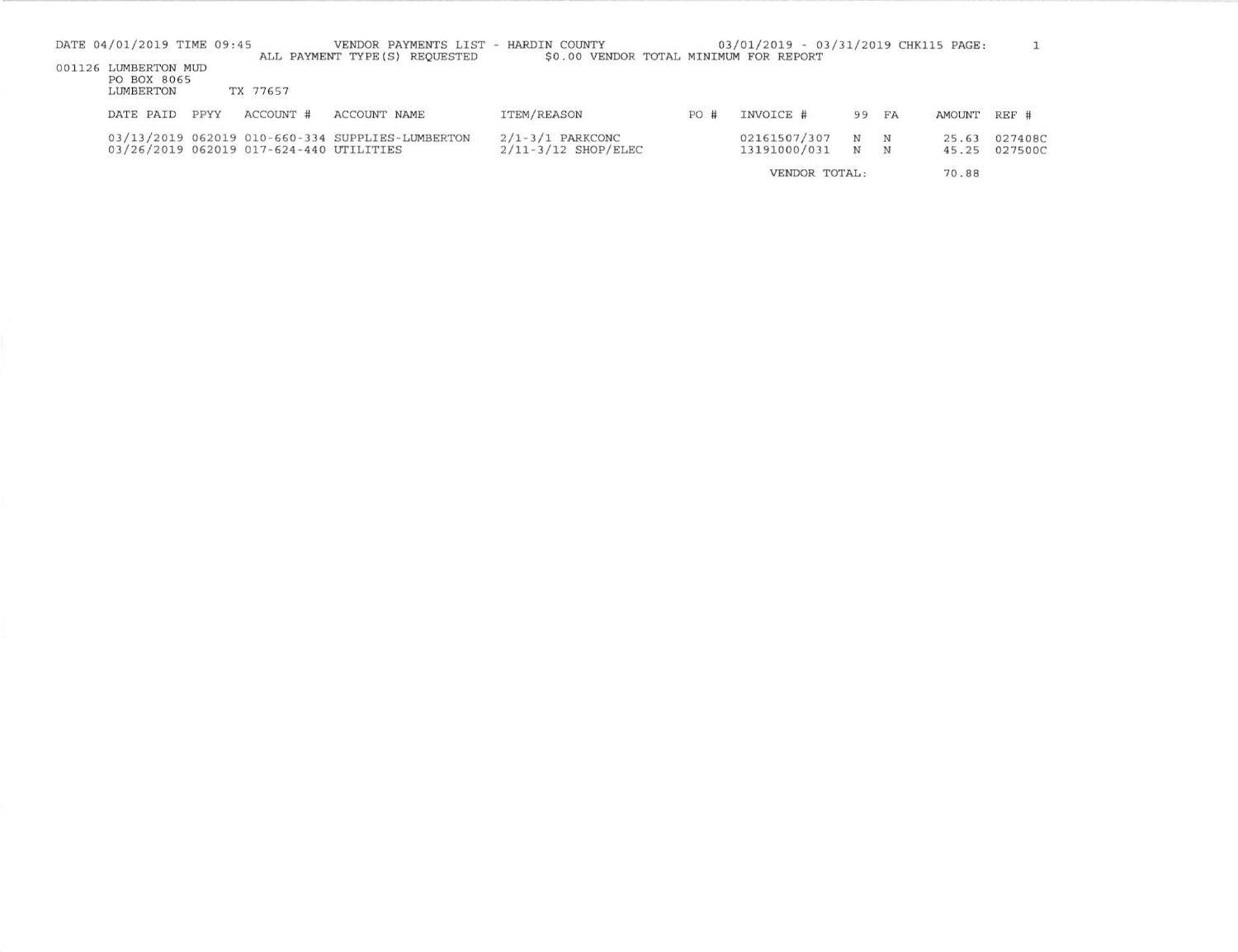| DATE 04/01/2019 TIME 09:45                          |      |                                                                                    | VENDOR PAYMENTS LIST - HARDIN COUNTY<br>ALL PAYMENT TYPE (S) REOUESTED | \$0.00 VENDOR TOTAL MINIMUM FOR REPORT |     | 03/01/2019 - 03/31/2019 CHK115 PAGE: |                 |                 |                |                    |
|-----------------------------------------------------|------|------------------------------------------------------------------------------------|------------------------------------------------------------------------|----------------------------------------|-----|--------------------------------------|-----------------|-----------------|----------------|--------------------|
| 001297 CENTERPOINT ENERGY<br>PO BOX 4981<br>HOUSTON |      | TX 77210-4981                                                                      |                                                                        |                                        |     |                                      |                 |                 |                |                    |
| DATE PAID                                           | PPYY | ACCOUNT #                                                                          | ACCOUNT NAME                                                           | ITEM/REASON                            | PO# | INVOICE #                            | 99 FA           |                 | AMOUNT REF #   |                    |
|                                                     |      | 03/12/2019 062019 017-624-440 UTILITIES<br>03/13/2019 062019 017-621-440 UTILITIES |                                                                        | $1/8 - 2/18$ PCT4<br>$2/1 - 3/4$ R&B1  |     | 2690241-1222<br>77889491-030         | $_{\rm N}$<br>N | $_{\rm N}$<br>N | 51.66<br>78.18 | 027247C<br>027392C |

VENDOR TOTAL: 129.84